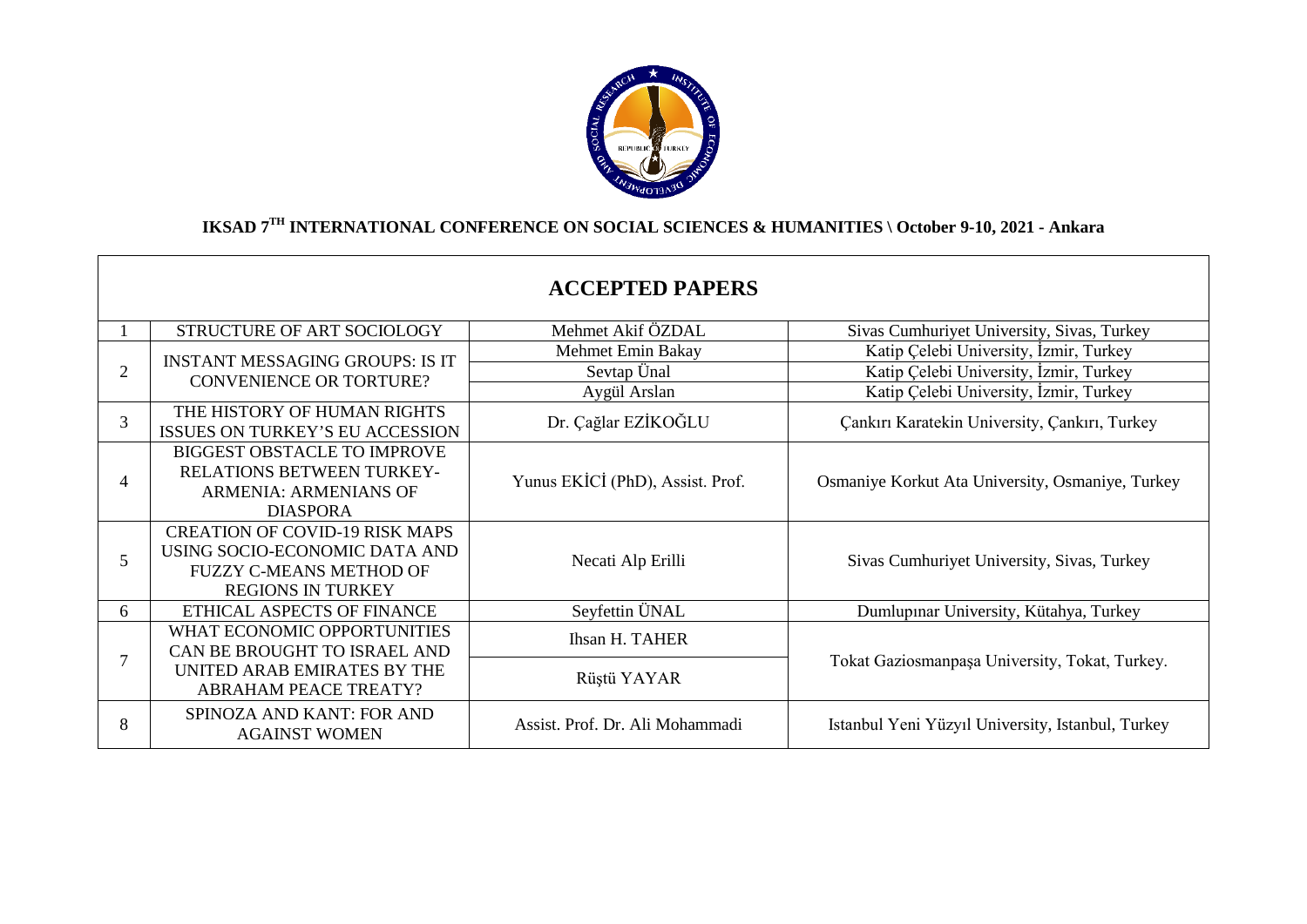| 9  | HOW DID YOUNG CONSUMERS FEEL<br>ABOUT BEING A CONSUMER DURING<br>THE COVID-19 QUARANTINES?: AN                                                                              | Sevtap Ünal                         | İzmir Kâtip Çelebi University, İzmir, Turkey.                                         |
|----|-----------------------------------------------------------------------------------------------------------------------------------------------------------------------------|-------------------------------------|---------------------------------------------------------------------------------------|
|    | ASSESSMENT WITH THE COLLAGE<br><b>TECHNIQUE</b>                                                                                                                             | Nisa Akın                           | İzmir Kâtip Çelebi University, İzmir, Turkey.                                         |
| 10 | THE ROLE OF PHANTASY IN THE                                                                                                                                                 | Selim Aren                          | Yildiz Technical University, Istanbul, Turkey                                         |
|    | EFFECT OF EMOTIONS ON RISKY<br><b>INVESTMENT INTENTION</b>                                                                                                                  | Hatice Nayman Hamamcı               | Yildiz Technical University, Istanbul, Turkey                                         |
|    | THE IMPACT SUPERVISORY SUPPORT                                                                                                                                              | Dr. Muhammad Zia Ur Rehman          | Assoc. Prof., National Defence University                                             |
|    | AND COWORKER SUPPORT                                                                                                                                                        | Dr. Zekeriya Nas                    | Assoc. Prof., Yuzuncu Yil University                                                  |
| 11 | THROUGH CREATIVE WORK<br><b>INVOLVEMENT</b>                                                                                                                                 | Mr. Arslan Ali & Mr. Adil           | Researh Scholars, Federal Urdu University of Arts Science<br>and Technology, Pakistan |
| 12 | ECONOMIC AND SOCIAL EFFECTS OF<br><b>SMUGGLING WITH MULES FOR</b><br><b>REGIONAL PEOPLE OF</b>                                                                              | Ehlinaz TORUN KAYABASI              | Assoc. Prof. Dr. University of Kocaeli, Kocaeli, Turkey                               |
|    | NEIGHBORING PROVINCES OF IRAN.<br><b>IRAQ AND SYRIA</b>                                                                                                                     | Orhan YILMAZ                        | Prof. Dr. Ardahan University, Ardahan, Turkey                                         |
| 13 | STUDENT ACHIEVEMENTS IN YUNUS<br><b>EMRE'S LITERARY WORK</b>                                                                                                                | Prof. Dr. Cem Tuna                  | Recep Tayyip Erdogan University, Rize, Turkey                                         |
|    | RISALETU'N-NUSHIYYE                                                                                                                                                         | Büşra Turan                         | Recep Tayyip Erdogan University, Rize, Turkey                                         |
| 14 | REVIEWING THE EFFECTS OF<br><b>EASTERN MEDITERRANEAN'S</b><br><b>MARITIME DELIMITATION</b><br>PROBLEMS ON THE SAFETY OF<br><b>MARINE TRANSPORTATION</b><br><b>CORRIDORS</b> | Assoc. Prof. Dr. Gökçe Çiçek CEYHUN | Bursa Technical University, Bursa, Turkey                                             |
| 15 | <b>COMPARATIVE ANALYSIS OF</b><br>TURKISH TAX WEDGE WITH OECD<br><b>COUNTRIES</b>                                                                                           | Prof. Dr. Filiz Giray               | Bursa Uludağ University, Bursa, Turkey                                                |
| 16 | INNOVATION AND ECONOMIC<br><b>GROWTH IN EASTERN EUROPEAN</b><br><b>COUNTRIES</b>                                                                                            | Prof. Dr. Özcan KARAHAN             | Bandırma Onyedi Eylül University, Balıkesir Turkey                                    |
| 17 | THREE MODES OF AFRICAN-<br>AMERICAN DRAMATIC HERITAGE                                                                                                                       | Sinan Gul                           | National Defense University, Ankara, Turkey.                                          |
| 18 | A COMPARISON OF DEMOCRACY                                                                                                                                                   | Ömer Taylan                         | Dr., Dicle University, Diyarbakır, Turkey,                                            |
|    | <b>INDEXES</b>                                                                                                                                                              | Ali Çiçek                           | Dr., Sivas Cumhuriyet University, Sivas, Turkey                                       |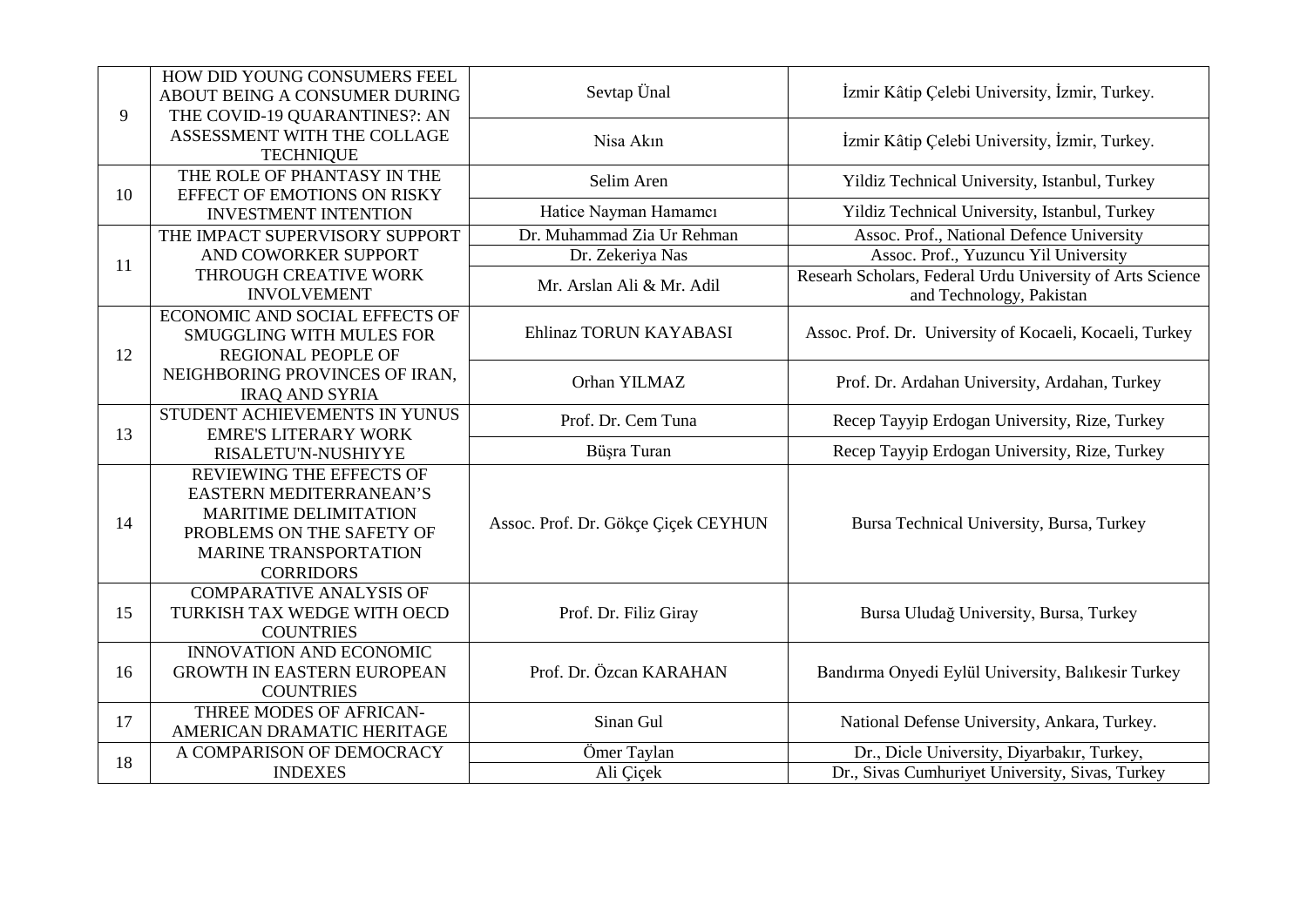| 19 | <b>LOCATION AND IMPORTANCE OF</b><br>THE AGRICULTURE SECTOR IN<br>KÜTAHYA ECONOMY          | Gülten SEN                        | Lec. Dr., Kütahya Dumlupınar University, Kütahya,<br>Turkey                                                                      |
|----|--------------------------------------------------------------------------------------------|-----------------------------------|----------------------------------------------------------------------------------------------------------------------------------|
|    | THE RELATIONSHIP OF EXPORT AND                                                             | Prof. Dr. Yusuf Bayraktutan       | Kocaeli University, Kocaeli, Turkey                                                                                              |
| 20 | ECONOMIC GROWTH: THE CASE OF<br><b>ECOWAS</b>                                              | Musa Sawaneh                      | Kocaeli University, Kocaeli, Turkey                                                                                              |
|    | A NEW PERSPECTIVE ON THE                                                                   | Özge Can                          | Dokuz Eylul University, Izmir, Turkey                                                                                            |
| 21 | RELATIONSHIP OF POETRY AND<br>SOCIETY: COGNITIVE APPROACH                                  | Şule Düzdemir                     | Dokuz Eylul University, Izmir, Turkey                                                                                            |
| 22 | THE EU AND THE SYRIAN CONFLICT:<br>STRATEGIES, LIMITATIONS AND<br><b>SCENARIOS</b>         | Dr. Alla ZAKHARCHENKO             | Odessa Mechnikov National University, Odessa, Ukraine                                                                            |
| 23 | 2021: THE GEOPOLITICAL ROLE OF<br>THE EUROPEAN UNION IN THE POST-<br><b>COLD WAR ORDER</b> | Süreyya Yiğit PhD                 | New Vision University, Tbilisi, Georgia                                                                                          |
| 24 | <b>KARABAKH REALITIES AND</b><br><b>HISTORICAL REVIEW</b>                                  | Nigar Mustafayeva                 | Senior specialist, The Institute of Caucasus Studies,<br>Azerbaijan                                                              |
|    | THE REGULATION OF VACCINATION                                                              | Dr. Virginia ZAHARIA              | Moldova State University, Republic of Moldova                                                                                    |
| 25 | IN THE NATIONAL LEGISLATION OF<br>THE REPUBLIC OF MOLDOVA                                  | Veronica POZNEACOVA               | Moldova State University, Republic of Moldova                                                                                    |
| 26 | <b>ILLEGAL ACTIVITIES IN KARABAKH</b><br>BEFORE THE II.KARABAKH WAR                        | Aynur Azimzada                    | Azerbaijan National Academy of Sciences, Caucasus<br>Studies Institute, Baku, Azerbaijan                                         |
| 27 | NIKOL PASHINYAN'S FAILURE<br>FOREIGN POLICY IN ARMENIA                                     | Gunel Gurbanova                   | Chief specialist, Azerbaijan National Academy of<br>Sciences, Caucasus Studies Institute, Baku, Azerbaijan                       |
| 28 | <b>CUSTOMARY LAW: CONTENT AND</b><br><b>FUNDAMENTALS</b>                                   | Nurushova Gunel Giyas             | Baku State University, Baku, Azerbaijan                                                                                          |
| 29 | ECONOMIC AND STRATEGIC<br><b>INTEREST OF CHINA AND INDIA IN</b><br><b>CENTRAL ASIA</b>     | Rehana Kanwal                     | P.h.d Scholar, Department of Islamic Studies, National<br>College of Business Administration and Economics,<br>Lahore, Pakistan. |
| 30 | DEMOGRAPHIC CONDITIONS AND<br><b>MIGRATION IN ARMENIA</b>                                  | Sargiyya İmamali                  | Research Fellow, Azerbaijan National Academy of<br>Sciences, Caucasus Studies Institute, Baku, Azerbaijan                        |
| 31 | <b>IMPORTANCE OF INNOVATION IN</b><br><b>SERVICE MANAGEMENT</b>                            | Rima Mammadova                    | Ph.D. Candidate, University of Pecs, Hungary                                                                                     |
| 32 | <b>INTERNATIONAL SANCTIONS AND</b><br>DEVELOPMENT: EVIDENCE FROM                           | Fernando Antonio Ignacio González | <b>IIESS (UNS-CONICET) y FCE (UNaM)</b><br>Ruta Nacional 12 KM 12.5                                                              |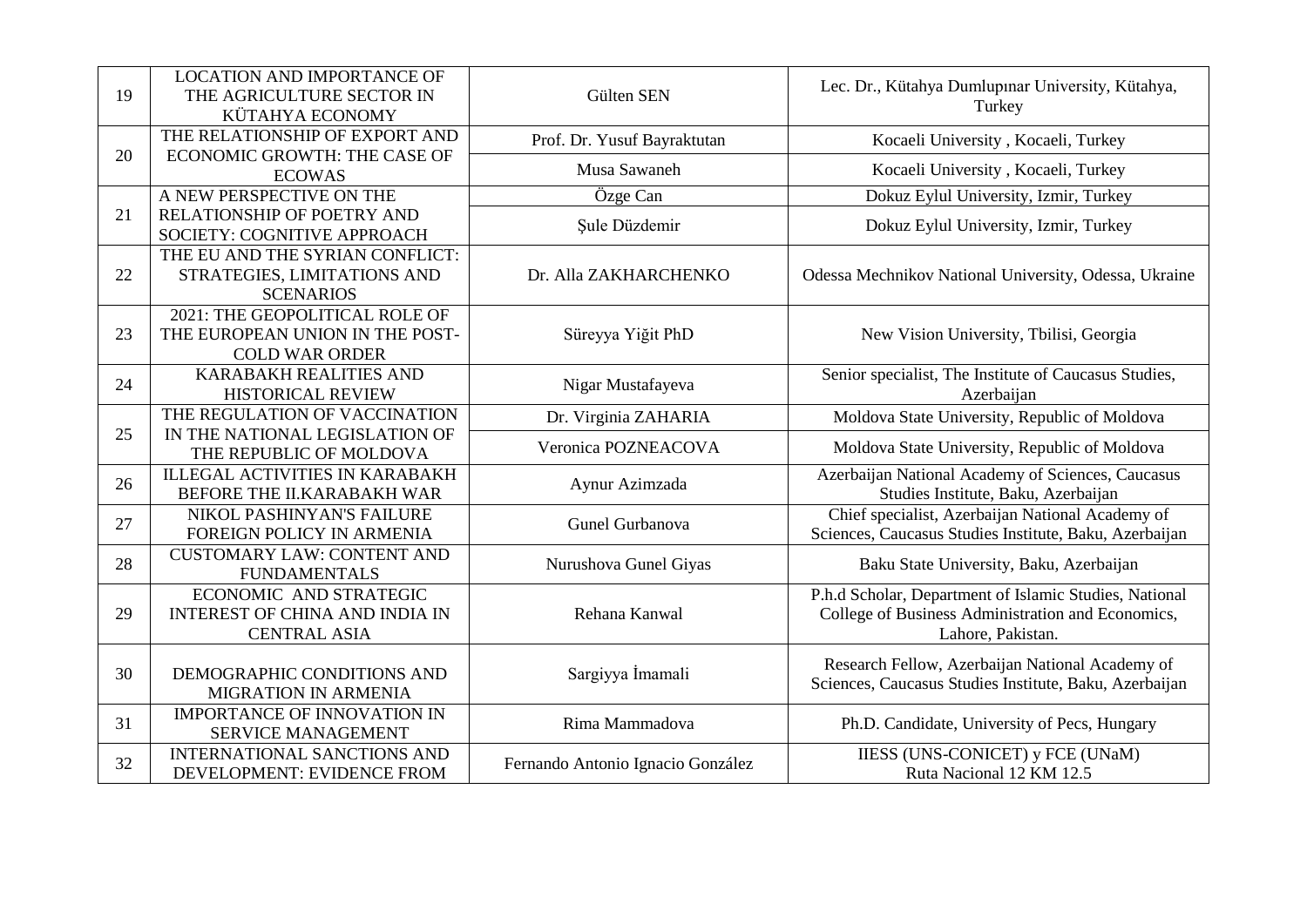|    | <b>LATIN AMERICA AND THE</b><br>CARIBBEAN (1950-2019)                                                                                                                                 |                                                         | Posadas-Misiones (Argentina)                                                                                                  |
|----|---------------------------------------------------------------------------------------------------------------------------------------------------------------------------------------|---------------------------------------------------------|-------------------------------------------------------------------------------------------------------------------------------|
| 33 | <b>EXPERIENCE MARKETING IN ARTS</b>                                                                                                                                                   | Professor Radmila Janicic, Ph.D                         | Faculty of Organizational Sciences, University of<br>Belgrade                                                                 |
| 34 | AN ANALYTICAL STUDY OF<br>WORKING CAPITAL MANAGEMENT<br>OF SELECTED CEMENT COMPANIES<br><b>IN INDIA</b>                                                                               | Ahmed Mahdi Abdulkareem                                 | Ph.D. Research Scholar, Department of Commerce and<br><b>Business Administration,</b><br>Saurashtra University, Rajkot, India |
| 35 | <b>MEANINGS OF EDUCATION AND</b><br><b>ACADEMIC ACHIEVEMENT:</b><br><b>EXAMINING THE MEDIATING ROLE</b><br>OF ACADEMIC SELF- EFFICACY                                                 | Sarwat Sultan, Sehrish Ameen, & Frasat<br>Kanwal        | Bahauddin Zakariya University, Multan, Pakistan                                                                               |
|    | TERRORISM: IMPLICATIONS OF                                                                                                                                                            | Assoc. Prof. Johnson Oluwole AYODELE                    | Lead City University, Ibadan, Oyo State, Nigeria                                                                              |
| 36 | RESOCIALIZATION FOR SECURITY<br>AND DEVELOPMENT IN AFRICA                                                                                                                             | Assoc. Prof. Jane Roli ADEBUSUYI                        | Lead City University, Ibadan, Oyo State, Nigeria                                                                              |
| 37 | <b>ATTITUDES TOWARD CHANGE:</b><br><b>EVIDENCE FROM LOCAL</b><br><b>GOVERNMENT</b>                                                                                                    | Dr. Ade Irma Anggraeni                                  | Department of Management, Faculty of Economics and<br>Business, Universitas Jenderal Soedirman, Purwokerto,<br>Indonesia      |
| 38 | HARMONIZATION OF THE FOREIGN<br>TRADE POLICY: EU & SERBIA                                                                                                                             | Assist. Prof. Dr. Mihailo Ćurčić, Research<br>Associate | University of Defense, Military Academy, Social Sciences<br>Department, Belgrade, Serbia                                      |
| 39 | ORGANIZATION OF PREVENTIVE<br>HEALTHCARE FOR WOMEN VICTIMS<br>OF DOMESTIC VIOLENCE DURING<br>THE COVID-19 PANDEMIC IN ORDER<br>TO PREVENT FEMICIDE AS A<br><b>GENDER-BASED MURDER</b> | PhD Vida VILIĆ                                          | Research Associate, Clinic of Dentistry Niš, Serbia                                                                           |
| 40 | MENTAL PROGRAMMS AND CROSS-<br><b>CULTURAL EDUCATION</b>                                                                                                                              | Assoc. Prof. Dr. Maria Butucea                          | Teacher Training Department, Technical University of<br>Civil Engineering, Tacul Tei B-dv, No.122-124,<br>Bucharest, Romania  |
| 41 | RELATIONSHIP BETWEEN<br>URBANIZATION AND HEALTH<br><b>OUTCOMES IN INDIAN STATES</b>                                                                                                   | Dr. Sabyasachi Tripathi                                 | Assist. Prof., Department of Economics, Adamas<br>University, India                                                           |
| 42 | REGULATORY CAPITAL ADEQUACY<br>RATIO IS AN ELIXIR FOR EFFICIENCY<br><b>IN ISLAMIC BANKS</b>                                                                                           | Amina Malik                                             | <b>General Manager Finance</b><br>Cable and Co, Pakistan                                                                      |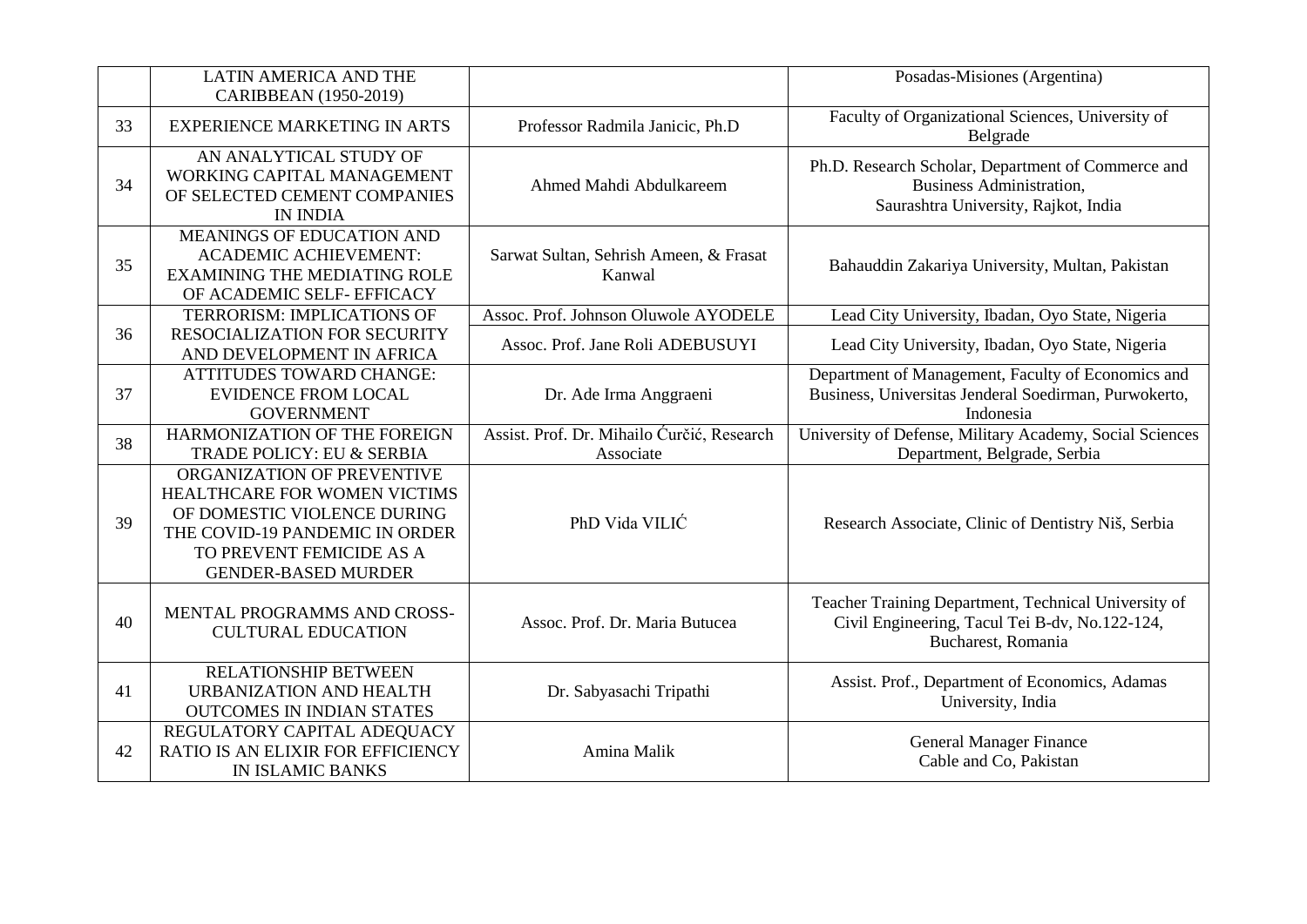| 43 | HISTORICAL AND SOCIOLOGICAL<br>PERSPECTIVE OF INTERFAITH<br>HARMONY AMONG ALBANIANS                                                                         | Dr. Genti KRUJA                                                | University College Bedër, Humanities and Law Faculty,<br>Tirana, Albania                                                             |
|----|-------------------------------------------------------------------------------------------------------------------------------------------------------------|----------------------------------------------------------------|--------------------------------------------------------------------------------------------------------------------------------------|
| 44 | <b>EXAMINING THE IMPACTS OF</b><br><b>EXTRA-SCHOOL ACTIVITIES ON</b><br><b>BENINESE LEARNERS' ACADEMIC</b><br><b>ACHIEVEMENTS</b>                           | Amadou SALAMI                                                  | Université d'Abomey-Calavi (UAC), Bénin                                                                                              |
| 45 | PREVENTING SOCIAL INTERNET<br><b>CRIMES USING RELIABLE</b>                                                                                                  | Kiarash Shamsi                                                 | University of Science and Culture, Tehran, Iran.                                                                                     |
|    | DISTRIBUTED APP STORE BASED ON<br><b>BLOCKCHAIN TECHNOLOGY</b>                                                                                              | Hosein Gharaee                                                 | ICT research Institute (ITRC), Tehran, Iran.                                                                                         |
| 46 | <b>GREEN HRM PRACTICES AND</b><br>STRATEGIC HRM: A REVIEW                                                                                                   | Dr. MAC. Sulaiha Beevi Athambawa                               | South Eastern University of Sri Lanka.                                                                                               |
|    | REPRESENTATION OF THE WEISTIC<br><b>IDEOLOGY IN SELECTED CLASSICAL</b><br><b>AFRICAN NOVELS</b>                                                             | Akinola Monday Allagbé                                         | Université d'Abomey-Calavi (UAC), République du<br>Benin                                                                             |
| 47 |                                                                                                                                                             | Ayodele Adebayo Allagbé                                        | Université de Zinder (UZ), République du Niger,<br>Unité de Recherche en Sciences Sociales, Humaines, et de<br>l'Education (UR_2SHE) |
| 48 | <b>SYSTEM PRINCIPLES OF</b><br><b>AUTONOMOUS LEARNING OF</b><br>PROFESSIONALLY ORIENTED<br><b>ENGLISH COMMUNICATION OF PRE-</b><br><b>SERVICE EDUCATORS</b> | Assoc. Prof. Dr. Natalia DMITRENKO                             | Vinnytsia Mykhailo Kotsiubynskyi State Pedagogical<br>University, Vinnytsia, Ukraine                                                 |
| 49 | <b>COMPARING MANAGEMENT</b><br><b>CONTROL SYSTEMS AND</b><br>PERFORMANCE BY                                                                                 | Prof. Dr. Oanh Thi Tu LE                                       | University of Labor and Social Affairs, Hanoi, Vietnam                                                                               |
|    | <b>CHARACTERISTICS OF ENTERPRISES</b>                                                                                                                       | Duc Minh NGUYEN                                                | Hanoi University of Science and Technology, Vietnam                                                                                  |
| 50 | <b>EFFECTIVE MATHEMATICS</b><br><b>TEACHING METHODOLOGY</b>                                                                                                 | Dr. Raja Mohammad Latif                                        | Prince Mohammad Bin Fahd University<br>Al Khobar Kingdom of Saudi Arabia                                                             |
| 51 | MACROECONOMIC IMPACTS OF<br>SAFE ASSETS: INTERNATIONAL<br>EVIDENCE AND POLICY DISCUSSION                                                                    | Dr. Ly Dai Hung                                                | VNU International School, Vietnam National University,<br>Hanoi<br>Vietnam Institute of Economics, Hanoi                             |
| 52 | <b>INFLUENCE OF SOME</b><br>ANTHROPOMETRIC INDICES ON<br><b>GENERIC AND SPECIFIC BALANCE</b><br><b>PREFORMANCE</b>                                          | Antonela Karmen Ivišić, Nikola Foretić<br>PhD, Šime Veršić PhD | University of Split, Split, Croatia                                                                                                  |